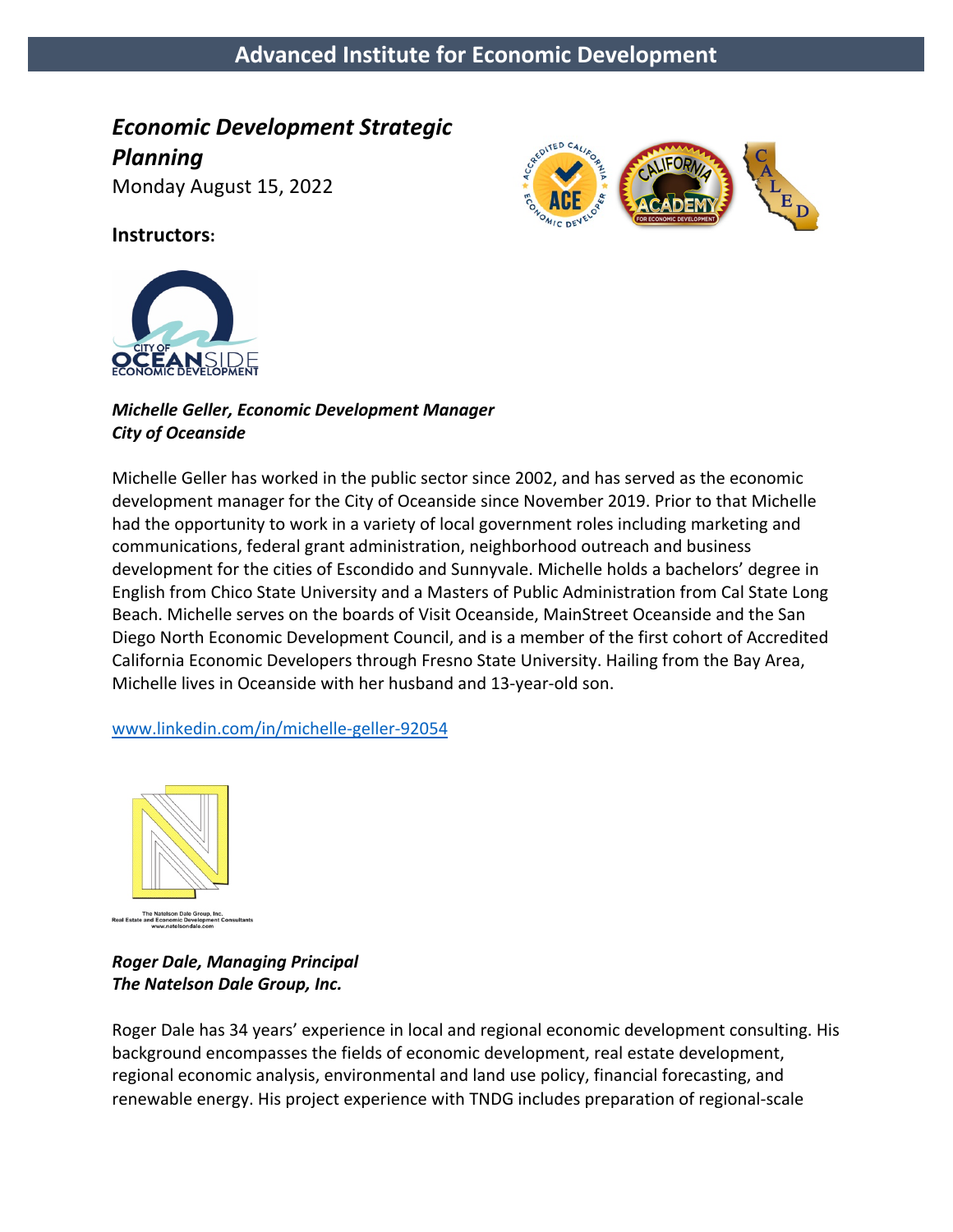## **Advanced Institute for Economic Development**

economic development strategic plans, real estate market forecasting, demographic research and modeling, fiscal impact analysis, cost/benefit assessment, redevelopment, business retention/attraction, and workforce development program assessments. In 2018, Roger and his team prepared the original needs assessment and business plan for the ACE program on behalf of CALED and the California Academy for Economic Development. Roger received his B.A. in Economics from Claremont McKenna College in Claremont, California. He also holds a master's degree in Resource and Environmental Economics from the University of California at Riverside.

#### https://www.linkedin.com/in/roger-dale-b39a6a3/

## **Course Description:**

This advanced course in economic development strategic planning will explore this topic in theory and practice. Course instruction will include a review of the importance of strategic planning for economic development, technical tools, studies, data collection, and analysis to assist in developing strategies. How to engage stakeholders to support implementation of desired plans and techniques used to monitor progress of implementation and measurement of plan effectiveness will also be covered in this course.

## **Course Core Competencies:**

- Understand the importance of strategic planning for economic development
- Review of the types of technical studies, data collection, and analysis that may be included in a comprehensive strategic planning processes (e.g. SWOT analysis, target industry/cluster analysis, real estate market projections, employment data, consumer expenditures, retail leakage, business climate and qualify of life)
- Stakeholder engagement and consensus building and understanding the importance of maintaining a culture of inclusion
- Defining vision, goals, objectives and measurable action items
- Organizational structure (including external partnerships and alliances) to support effective implementation
- Monitoring implementation, celebrating success, and defining appropriate measurement metrics

## **Student Outcomes:**

After successful completion of this course, students will have:

- An understanding of the importance of the strategic planning process for economic development
- A working knowledge of the tools and techniques to implement a strategic planning process, including community systems building, data collection approaches and developing a culture of inclusion